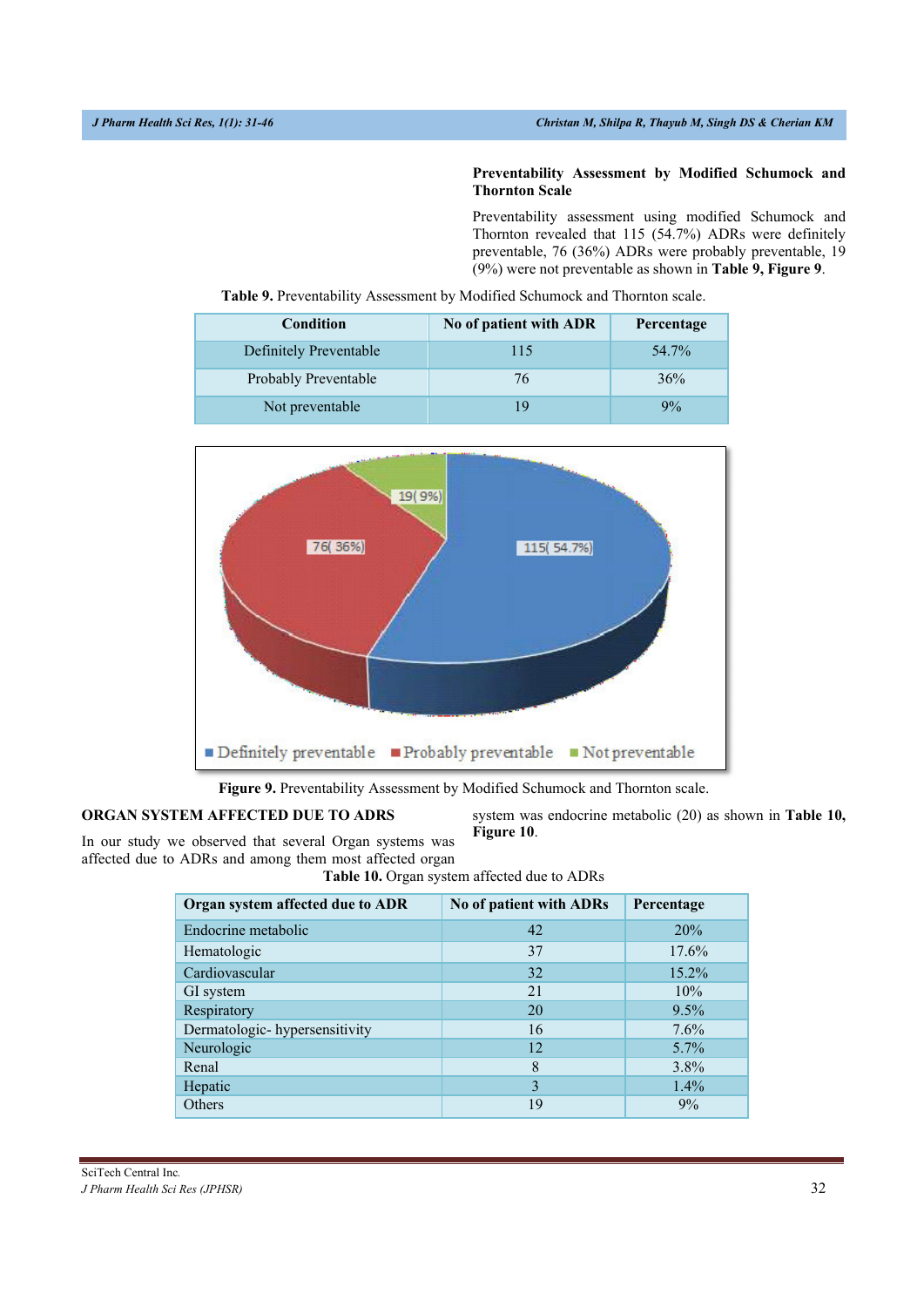

Figure 10. Organ system affected due to ADRs.

# **MANAGEMENT OF ADRS**

As a part of management in 87 cases the drug was withdrawn, no changes were done in 16 cases, dose altered in 28 cases and symptomatic treatment was provided in 38 cases as shown in **Table 11, Figure 11.**

|  |  | Table 11. Management of ADRs. |  |
|--|--|-------------------------------|--|
|--|--|-------------------------------|--|

| <b>Management of ADRs</b>    | No of patient with ADRs | Percentage |
|------------------------------|-------------------------|------------|
| Dose altered                 |                         | 13.3%      |
| Drug withdrawn               |                         | 41.2%      |
| Drug withhold                |                         | 19.5%      |
| No change                    | 16                      | 7.6%       |
| <b>Symptomatic Treatment</b> |                         | 18%        |



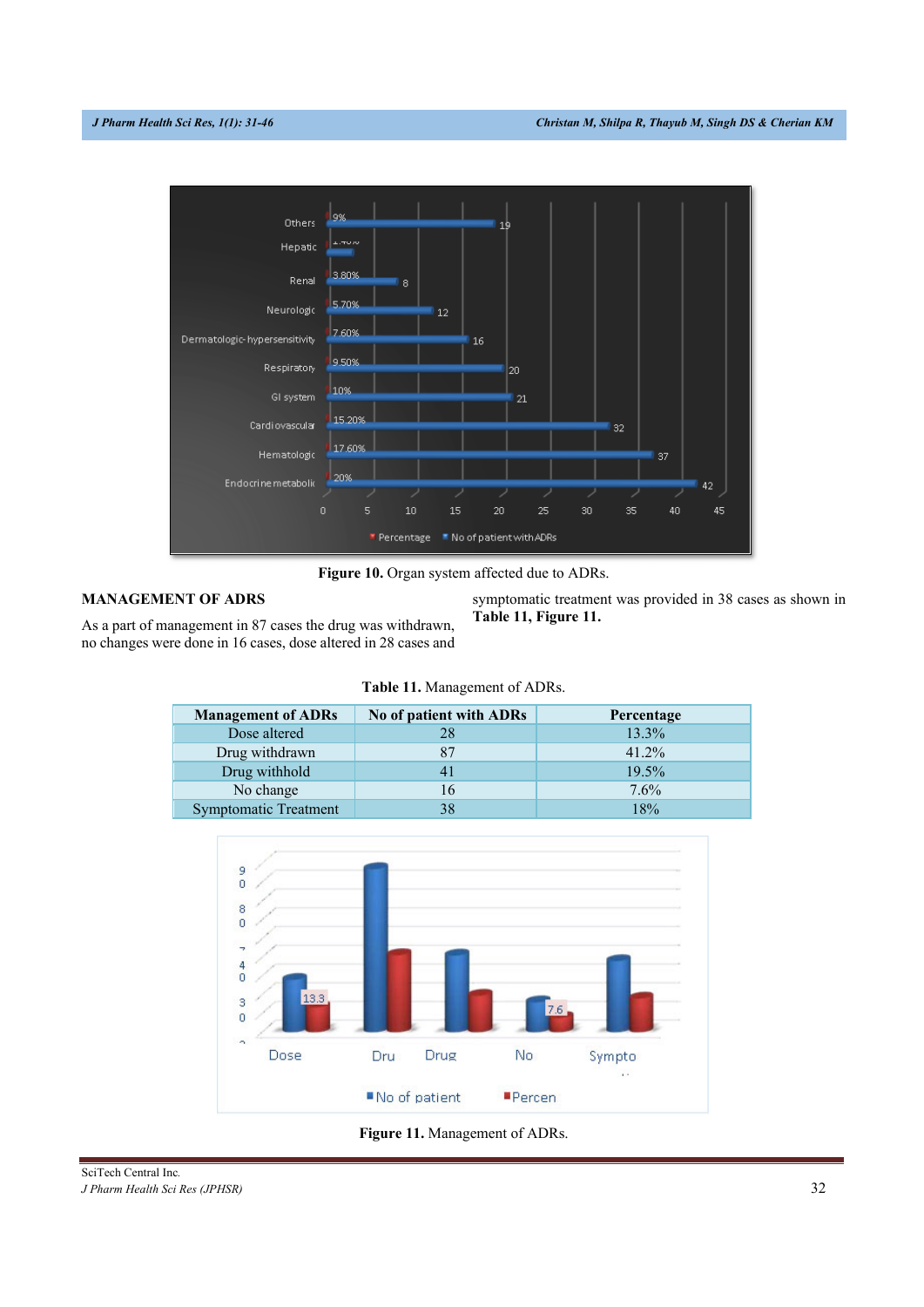# **OUTCOME OF ADRS**

Adverse drug reaction encountered were treated and the final outcome was measured. About 205 ADRs were recovered and 5 are not known as depicted in **Table 12, Figure 12.**

| <b>Outcome</b> | No of patient with ADRS | Percentage |
|----------------|-------------------------|------------|
| Recovered      | 205                     | 97.6%      |
| Unknown        |                         | $2.3\%$    |

**Table 12.** Outcome of ADRs.



**Figure 12.** Outcome of ADRs.

### **HOSPITAL STAY DUE TO ADRS**

**Table 13, Figure 13** indicates that among 210 reported ADRs 134 cases, were stayed less than 2 days followed by 63 cases, duration of stay was between 3 to 5 days and 13 cases, were stayed more than 6 days.

| No of days    | No of patient with ADRs | Percentage |
|---------------|-------------------------|------------|
| $\leq$ 2 days | 134                     | 63%        |
| 3 to 5 days   | 63                      | 30%        |
| $> 6$ days    | 13                      | 6%         |

## **DISCUSSION**

A total of 4,721 patients were admitted during the study period, among them 210 ADRs were detected from patient with a predominance of male gender (64.2%) over females (35.7%). Majority of patients in the study was also males [53,54]. **Raujo lobo,** *et al*., have found the incidence of ADRs is unrelated to gender which supports our studies that ADRs did not differ significantly between men and women [54]. ADRs were frequently encountered in geriatric patients in the age group of 60-79 years as shown in **Table 1**. This group of patient has a very high risk of developing ADR due to agerelated changes in pharmacokinetics and pharmacodynamics, increasing burden of comorbidity, polypharmacy, inappropriate prescribing and suboptimal monitoring of drugs. Which is in accordance with the study of **Beijer,** *et al***.**, and **Priyadharshini,** *et al* [37,55]. In our study majority of ADR

SciTech Central Inc*. J Pharm Health Sci Res (JPHSR)* 42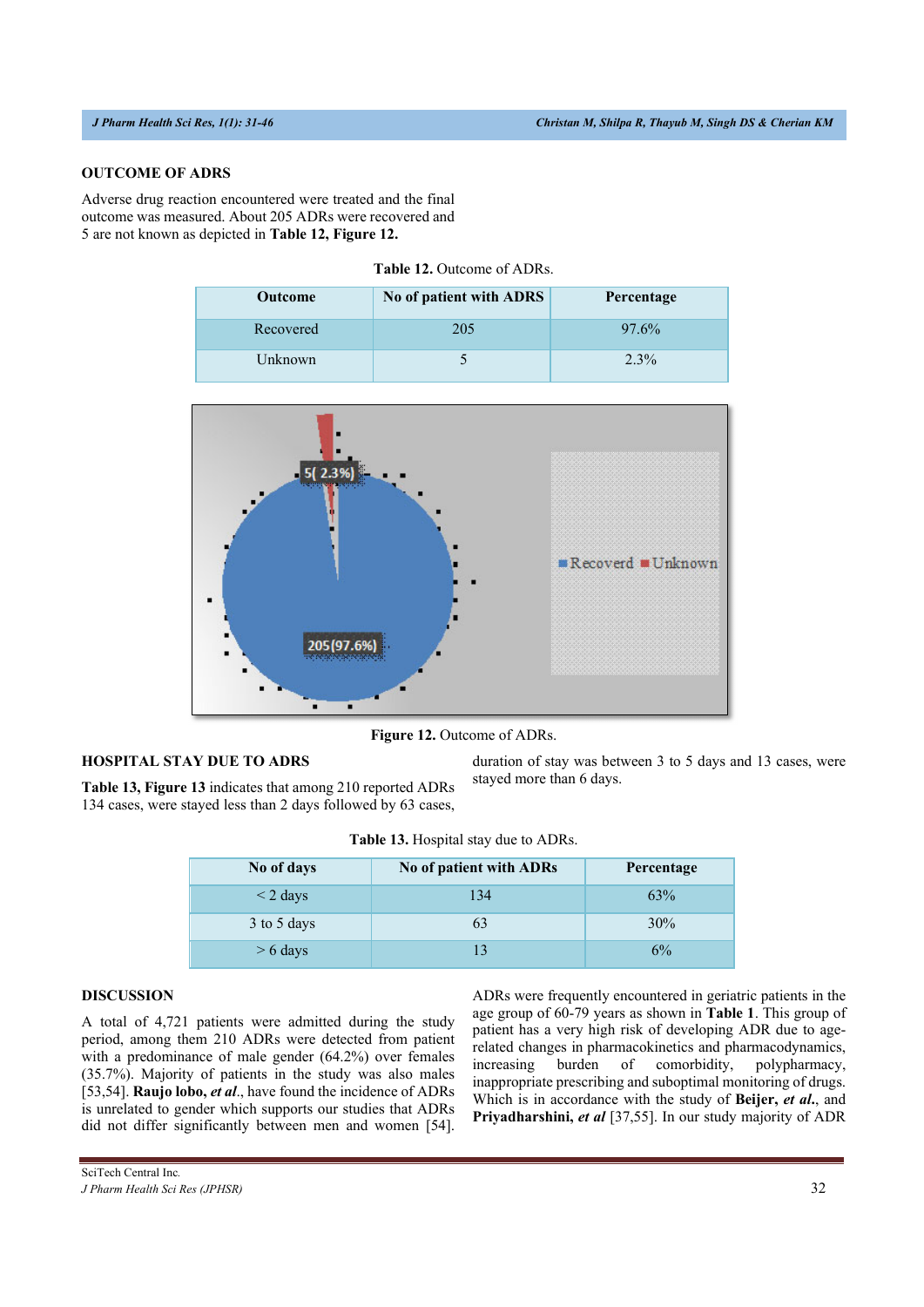was encountered by antihypertensive drugs (26%) followed by diuretics (38%), anticoagulants (17%), antibiotics (8.5%), contrast media (15%). This study was accordance with **Godbharle SB,** *et al* and **Mjorndal** *et al* [56]. In the study performed by **Mjorndal** *et al*., in a clinic of internal medicine at a Swedish university hospital, cardiovascular drugs were the most common class of drugs involved in the induction of ADRs. Thus, selection of appropriate medicines for patients, enhancing patient adherence with the therapy by selecting medicines of lesser ADR profile, reducing unnecessary economic burden to the patients due to unwanted effects of the therapy could prevent the patient from life threatening complication and hospitalization associated with medication.

In our study majority of ADR was developed by oral administration 144(68.52%). Type A reaction (87.7%) accounted for majority of report compared to type B (6.6) and type F (6.1) which constitute approximately 80% of adverse drug reactions these ADRs are potentially avoidable and often predict-able, which is mainly due to consequence of the drug's primary pharmacological effect. The most common clinical manifestations of ADRs during the study period was hypokalemia (11.4%) followed by breathlessness (7.6%), hematuria (7.14%), pedal edema (6.19%).

In our study observed that several Organ systems was affected by medication and among them majority was endocrine metabolic (20) followed by hematology (17), cardiovascular (15), GI system (10) and others. As a part of management in 87 cases the drug was withdrawn, no changes were done in 16 cases, dose altered in 28 cases and symptomatic treatment was provided in 38 cases. Adverse drug reactions encountered were treated and the final outcome was measured. About 205 ADRs were recovered and 5 are not known. 134 cases duration of stay was less than 2 days followed by 63 cases stayed between 3 to 5 days and 13 cases stayed more than 6 days.

In order to intensify the validity of the study, causality assessment was done using **WHO-UMC scale**. The assessment showed that out of 210 ADRs, (33.3%) were probable, (64.2 %) were possible, (5%) were possible. These findings are similar to the study carried out by **Javedh Shareef**  *et al* and **Keezhipadathil J** *et al* [1,53].

On the evaluation of the severity of ADRs by the **Hartwig and Siegel severity assessment scale**, it was evident that most of the ADRs reported in the study were mild (52.8%) in nature followed by (39%) were moderate and (8%) were severe. No lethal outcomes were observed or produced during the study period and these findings are similar to the previous studies done by **Arulmani** *et al*., and **Shrivastava** *et al* [50,51].

Assessment of the preventability of the ADRs using modified Schumock and Thornton scale revealed that 115 (54.7%) ADRs were definitely preventable. This study is accordance with **Keezhipadathil J** *et al* [1].

#### **CONCLUSION**

The present prospective observational study showed that monitoring and reporting of ADRs plays a vital role in medical events. This study shows many factors like age, gender, drug class and drugs with ADR. By implementing the ADR reporting and monitoring system, the pharmacist can easily identify and quantify the risks associated with the use of drugs which promotes drugs safety and better patient care, among health care professionals. Involvement of pharmacist in patient care can also help to detect new and rare ADRs. Monitoring and reporting of ADRs among healthcare professionals should be encouraged as well as creating awareness of ADR reporting among patients can improve quality of life and prevent hospitalization.

#### **REFERENCES**

- 1. Keezhipadathil J (2019) Evaluation of Suspected Adverse Drug Reactions of Oral Anti-diabetic Drugs in a Tertiary Care Hospital for Type II Diabetes Mellitus. Indian J Pharmacy Practice 12(2): 103-110.
- 2. Sudhakar R, George MK, Yasaswini B, Sundararajan N, Mariyam AS (2016) Adverse drug reactions associated with anti-hypertensive drugs and its management. International Journal of Pharmaceutical Sciences and Research 7(3): 898-913.
- 3. Vikas S, Ramesh M, Rani VN, Thennarasu P, Kannan G (2017) Incidence of diuretics induced adverse drug reactions in an intensive cardiac care unit of a tertiary care teaching hospital. Int J Pharm Sci Res 8(8): 3557-3562.
- 4. Gholami K, Ziaie S, Shalviri G (2008) Adverse drug reactions induced by cardiovascular drugs in outpatients. Pharmacy Practice (Internet) 6(1): 51-55.
- 5. Tutu S, Kant S, Verma AK, Sachan AK, Nath R, et al. (2018) Incidence and pattern of adverse drug reactions (ADRs) in patients treated for Tuberculosis under DOTS at a tertiary care hospital of northern india. Int J Pharm Sci Res 9(11):4950-5.
- 6. Lin RY, Nuruzzaman F, Shah SN (2009) Incidence and impact of adverse effects to antibiotics in hospitalized adults with pneumonia. J Hosp Med 4(2): E7- E15.
- 7. Laskar JI, Chakravarty P, Dewan B (2017) A study on incidence of adverse drug reactions with commonly prescribed drugs and causality assessment in Silchar Medical College and Hospital. Int J Basic Clin Pharmacol 6(5): 1175-1183.
- 8. Schatz S, Weber RJ (2015) Adverse drug reactions. Pharmacy Practice 1(1).
- 9. Palaniappan M, Selvarajan MGS, Subramaniyan G, Dkhar SA, Pillai AA, et al. (2015) Pattern of adverse drug reactions reported with cardiovascular drugs in a tertiary care teaching hospital. J Clin Diagnostic Res 9(11): FC01.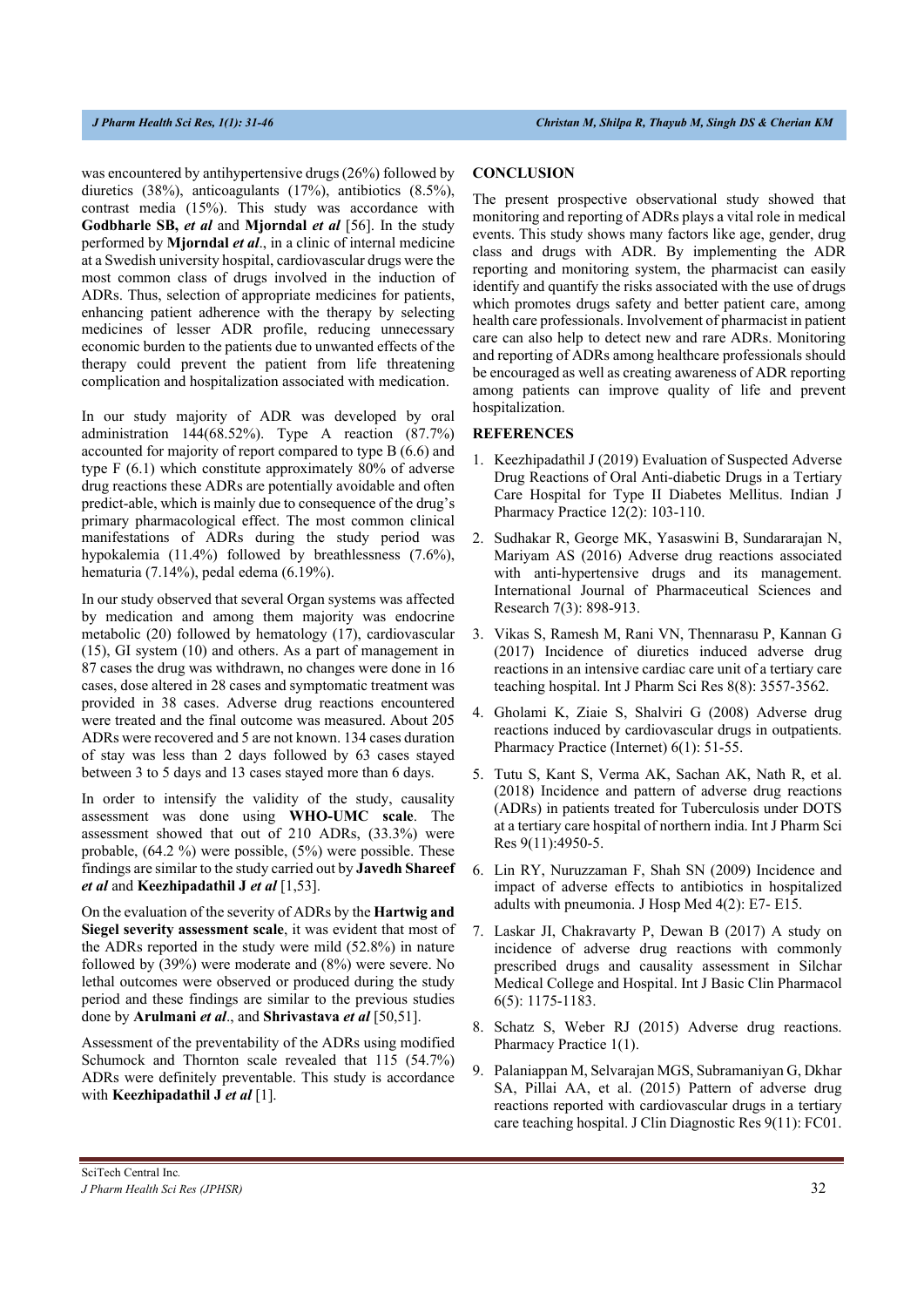- 10. Abdela J, Assefa A, Shamele S (2019) Prevalence of adverse drug reactions among pediatric patients on antiretroviral therapy in selected hospitals in eastern ethiopia: 8-year retrospective cross-sectional study. J Int Assoc Provid AIDS Care 18: 2325958218823208.
- 11. Hussain A, Aqil M, Alam MS, Khan MR, Kapur P, et al. (2009) A pharmacovigilance study of antihypertensive medicines at a South delhi hospital. Indian J Pharm Sci 71(3): 338-341.
- 12. O'connor MN, Gallagher P, Byrne S, O'mahony D (2012) Adverse drug reactions in older patients during hospitalisation: Are they predictable? Age and ageing 41(6): 771-776.
- 13. Mugoša S, Bukumirić Z, Kovačević A, Bošković A, Protić D, et al. (2015) Adverse drug reactions in hospitalized cardiac patients: Characteristics and risk factors. Vojnosanitetski pregled 72(11): 975-981.
- 14. Chan SL, Ang X, Sani LL, Ng HY, Winther MD, et al. (2016) Prevalence and characteristics of adverse drug reactions at admission to hospital: A prospective observational study. Br J Clin Pharmacol 82(6): 1636- 1646.
- 15. Seden K, Kiiza D, Laker E, Arinaitwe WJ, Waitt C, et al. (2018) High prevalence and long duration of nervous system and psychiatric adverse drug reactions in Ugandan patients taking efavirenz 600 mg daily. J Antimicrob Chemother 73(11): 3158-3161.
- 16. Chandrashekhar VM, Harikrishna A, kumar P, Hemanthkumar N, Chandrakanth M (2016) Adverse drug reaction monitoring and reporting at h.s.k hospital and research center-bagalkot. Indian J Pharm Prac 9(1): 49-56.
- 17. Pendota S, Surabhineni SAK, Katnapally AS, Porandla D, Beemreddy SK (2017) Classification and applying pharmacovigilance principles to study adverse drug reaction and its management. Int J Basic Clin Pharmacol 6(11): 2537-2544.
- 18. Cahir C, Curran C, Byrne C, Walsh C, Hickey A, et al. (2017) Adverse Drug Reactions in an Ageing Population (ADAPT) study protocol: A cross-sectional and prospective cohort study of hospital admissions related to adverse drug reactions in older patients. BMJ open 7(6).
- 19. Mukherjee S, Sen S, Chatterjee SS, Era N, Ghosal M, et al. (2015) Tripathi SK. Adverse drug reaction monitoring of antidepressants in the psychiatry outpatient department at a tertiary care teaching hospital in India: A crosssectional observational study. Eur J Psychol Edu Stud 2(1): 14.
- 20. Giardina C, Cutroneo PM, Mocciaro E, Russo GT, Mandraffino G, et al. (2018) Adverse drug reactions in hospitalized patients: Results of the FORWARD

(facilitation of reporting in hospital ward) study. Front Pharmacol 9: 350.

- 21. Kalyani SSA, Srihitha P (2017) An epidemiological study on adverse drug reactions in indian population: Meta-Analysis. Int J Pharm Clin Res 9(10): 654-659.
- 22. Patel TK, Thakkar SH, Sharma DC (2014) Cutaneous adverse drug reactions in Indian population: A systematic review. Indian Dermatol Online J 5: S76.
- 23. Singh A, Dwivedi S (2017) Study of adverse drug reactions in patients with diabetes attending a tertiary care hospital in New Delhi, India. Indian J Med Res 145(2): 247-249.
- 24. Gor AP, Desai SV (2008) Adverse drug reactions (ADR) in the inpatients of medicine department of a rural tertiary care teaching hospital and influence of pharmacovigilance in reporting ADR. Indian J Pharmacol 40(1): 37-40.
- 25. Tandon VR, Mahajan V, Khajuria V, Gillani Z (2015) Under-reporting of adverse drug reactions: A challenge for pharmacovigilance in India. Indian J Pharmacol 47(1): 65-71.
- 26. Rehan HS, Sah RK, Chopra D (2012) Comparison of knowledge, attitude and practices of resident doctors and nurses on adverse drug reaction monitoring and reporting in a tertiary care hospital. Indian J Pharmacol 44(6): 699- 703.
- 27. Kalaiselvan V, Thota P, Singh GN (2016) Pharmacovigilance programme of india: Recent developments and future perspectives. Indian J Pharmacol 48(6): 624-628.
- 28. Mukherjee S, Era N, Saha B, Tripathi SK (2017) Adverse drug reaction monitoring in patients on antiretroviral therapy in a tertiary care hospital in Eastern India. Indian J Pharmacol 49(3): 223-228.
- 29. Piparva KG, Buch JG, Chandrani KV (2011) Analysis of adverse drug reactions of atypical antipsychotic drugs in psychiatry OPD. Indian J Psychol Med 33(2):153-157.
- 30. Wadhwa T, El Sheikh SG, Rao PG (2018) Monitoring and reporting of adverse drug reactions due to cardiovascular drugs in patients admitted to a secondary care hospital in Northern Emirate-a prospective surveillance study. Indian J Pharmacy Practice 11(2): 71-78.
- 31. Kodati D, Tirumala S, Kantheti RK, Thumma JP (2019) A retrospective study on the adverse effects of chemotherapy in breast cancer-a multicenter study. Indian J Pharmacy Practice 12(2): 111-116.
- 32. Dhikav V, Singh S, Anand KS (2004) Adverse drug reaction monitoring in India. J Indian Acad Clin Med 5(1): 27-33.